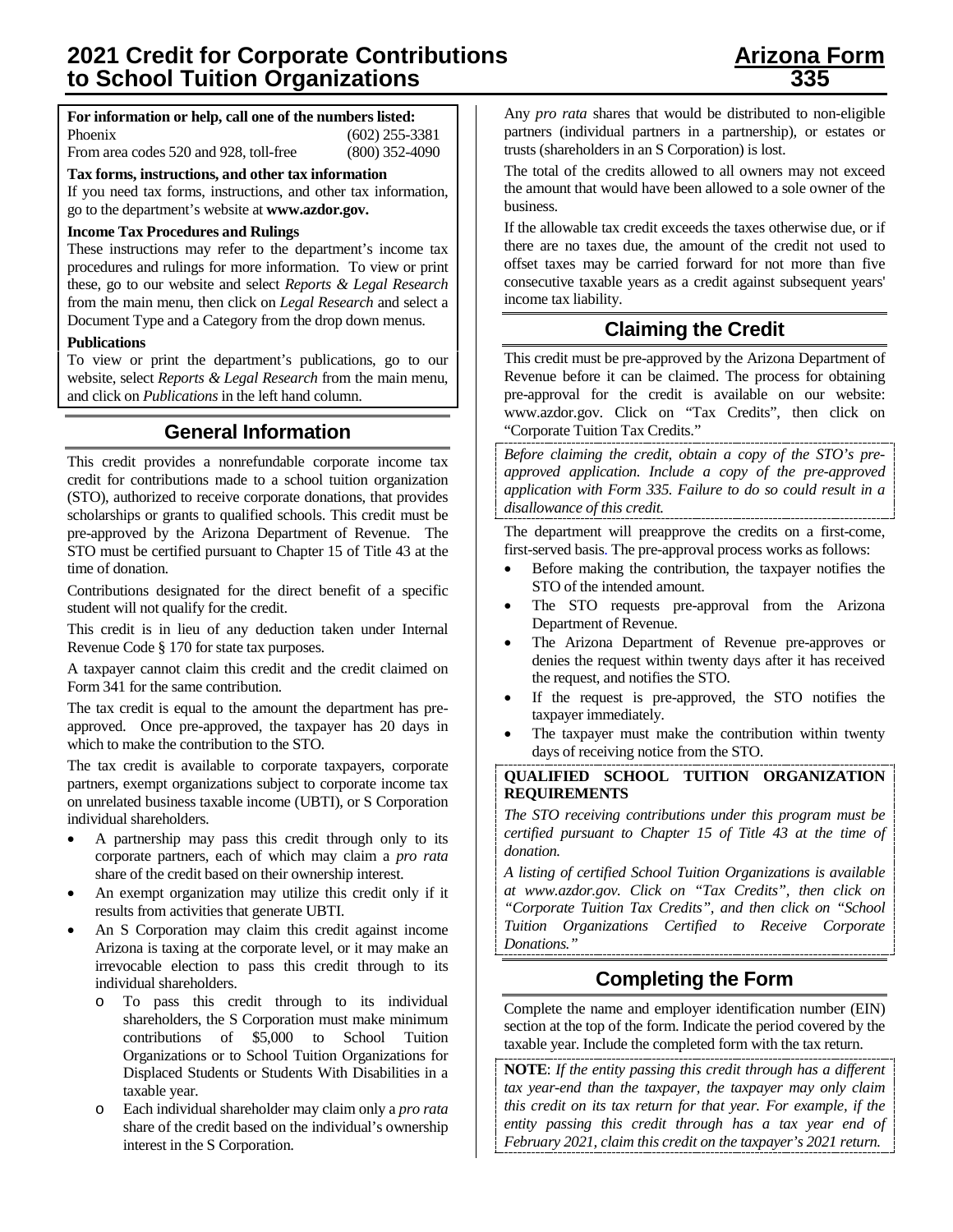All returns, statements, and other documents filed with the department require a taxpayer identification number (TIN). The TIN for a corporation, an exempt organization with UBTI, an S Corporation, or a partnership is the taxpayer's EIN. Taxpayers that fail to include their TIN may be subject to a penalty.

### **NOTE – To claim this credit:**

- *Individual taxpayers that did not make the Small Business Income election*, *complete Form 335-I and Arizona Form 301*, Nonrefundable Individual Tax Credits and Recapture. *Include both completed forms with your tax return.*
- *Individual taxpayers that made the Small Business Income election*, *complete Form 335-I-SBI and Arizona Form 301-SBI*, Nonrefundable Individual Tax Credits and Recapture for Form 140-SBI, 140PY-SBI, 140NR-SBI, or 140X-SBI. *Include both completed forms with your tax return.*
- *C Corporations, S Corporations claiming this credit at the corporate level, and exempt organizations with UBTI*, *complete this credit form and Arizona Form 300*, Nonrefundable Corporate Tax Credits and Recapture. *Include both completed forms with your tax return.*
- *S Corporations electing to pass this credit through to its shareholders*, *complete this credit form*. *Also complete Form 335-S for each individual shareholder of the S Corporation. Provide each individual shareholder a copy of his or her completed Form 335-S. Include Form 335 and one copy of each completed Form 335-S with your tax return.*
- *Partnerships*, *complete this credit form. Also, complete Form 335-P for each corporate partner of the partnership. Provide each corporate partner a copy of its completed Form 335-P. Include Form 335 and one copy of each completed Form 335-P with your tax return.*

## **Part 1 – Current Taxable Year's Credit Calculation**

#### **Lines 1 through 10**

- List each STO's name and address in column (a).
- List the credit approval number(s) in column (b).
- List the approved contribution amount(s) in column (c).

#### **Line 11**

Add the amounts in column (c) on lines 1 through 10 and enter that amount on line 11.

If contributions are made to more than ten STOs, complete and include additional schedules.

## **Line 12**

Corporate partners (only), enter the amount from Form 335-P, line 13. If none, enter "0."

## **Line 13**

Add the amounts entered on lines 11 and 12. Enter the total.

# **Part 2 – Available Credit Carryover**

Use Part 2 to calculate the taxpayer's total available credit carryover from prior taxable years.

**S Corporations***, if this credit was claimed at the corporate level in a prior taxable year and there is a carryover amount available, complete Part 2.*

### **Lines 14 through 18**

- In column (a), enter the taxable year(s) from which the taxpayer is carrying over the credit.
- In column (b), enter the credit originally computed for the taxable year listed in column (a).
- In column (c), enter the amount of the credit from the taxable year that was already used.
- In column (d), subtract the amount in column (c) from column (b). Enter the difference.

## **Line 19**

Add the amounts entered on lines 14 through 18 and enter the amount in column (d).

# **Part 3 – Total Available Credit**

Use Part 3 to calculate the taxpayer's total available credit for this tax year.

#### **Line 20**

- Partnerships passing through this credit to corporate partners, enter "0"
- Qualified S Corporations electing to pass this credit through to individual shareholders, enter "0." To determine if the S Corporation qualifies to pass this credit through to its individual shareholders, complete Part 4. If the S Corporation's total contributions to STOs on Form 335 and/or Form 341 exceed \$5,000, the S Corporation qualifies, and may elect, to pass this credit through to its individual shareholders.
- All other corporate entities, (C Corporations, exempt organizations subject to corporate income tax on UBTI, or *S Corporations claiming this credit at the corporate level),* enter the amount from line 13.
- Also, enter this amount on Form 300, Part 1, line 10, column (a).

## **Line 21**

Enter the amount on line 19, column (d). If the amount is zero, enter "0." Also, enter this amount on Form 300, line 10, column (b).

#### **Line 22**

Add lines 20 and 21. Enter the total. This is the taxpayer's total credit for this tax year. Also, enter this amount on Form 300, line 10, column (c).

**Partnerships**: *skip Part 4 and proceed to the instructions for completing Form 335-P on page 4.* 

**S Corporations making the election to pass through this credit,** *proceed to Part 4.*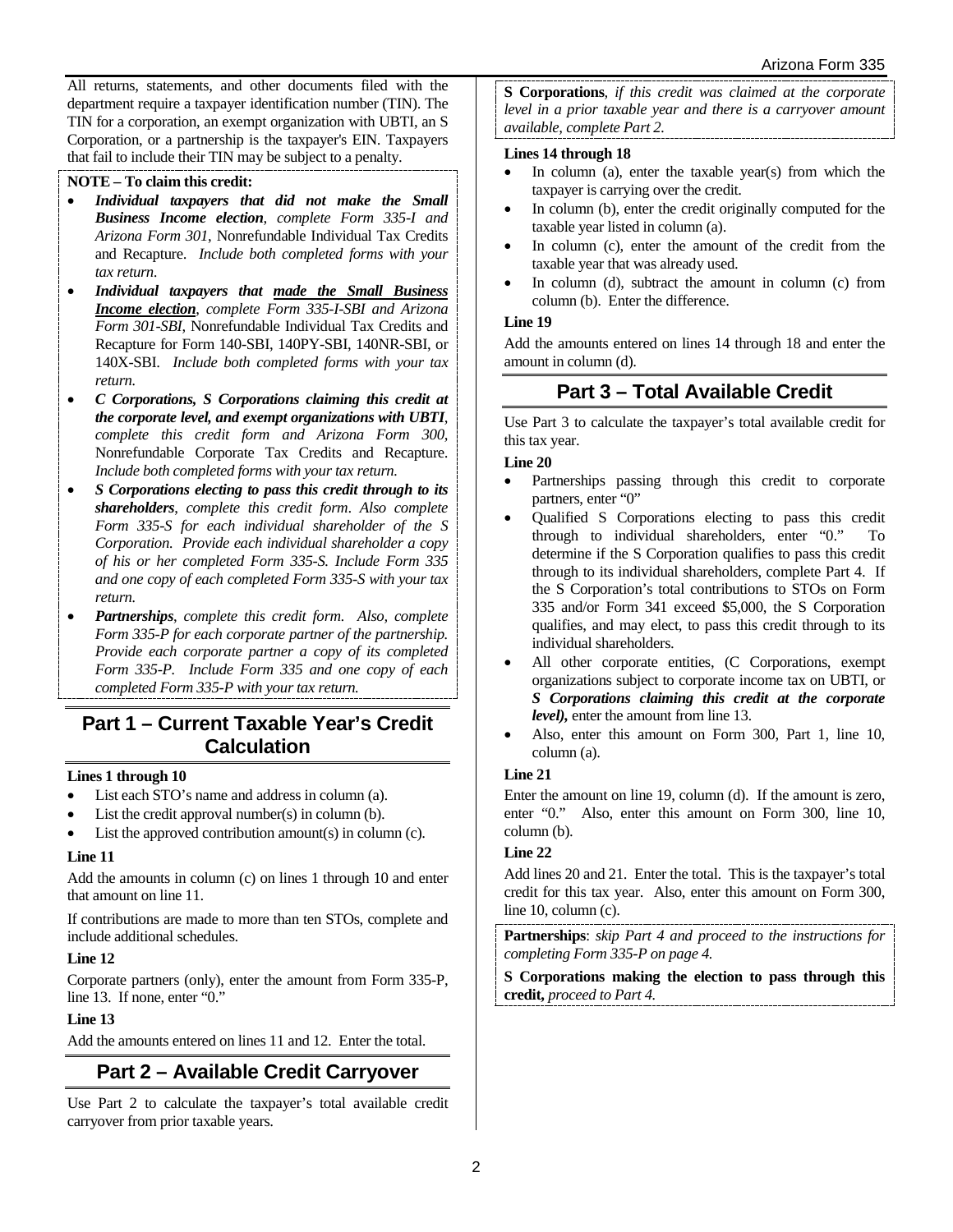# **Part 4 – S Corporation Credit Election**

An S Corporation may elect to pass this credit through to its individual shareholders.

**NOTE:** *Trusts and estates which are shareholders of S Corporations, are not eligible to claim this credit. However, as S Corporation ownership share that is owned by a grantor trust that is disregarded for federal income tax purposes is treated as owned by the grantor. If the grantor is an individual, he or she may claim his or her share of the credit.* 

To pass this credit through to its individual shareholders, the S Corporation must have made an aggregate contribution of \$5,000 or more on Forms 335 and 341 during the tax year.

#### **Line 23**

Enter the total contributions from line 11.

## **Line 24**

Enter the total contributions from Form 341, line 1

## **Line 25**

Add lines 23 and 24, enter the total.

#### **Line 26**

Is the amount on line 25 greater than, or equal to, \$5,000? If yes, check the "Yes" box and continue to line 27. If no, STOP, the S Corporation cannot pass this credit to its individual shareholders.

## **Line 27**

If the S Corporation wishes to make an irrevocable election to pass this credit through to its individual shareholders, enter the ending date for this tax year, check the box indicating the S Corporation is passing this credit through to its individual shareholders, and have this form signed by an officer of the S Corporation who is also a signatory to Arizona Form 120S.

**Proceed to the instructions on page 4 to complete Form 335-S**.